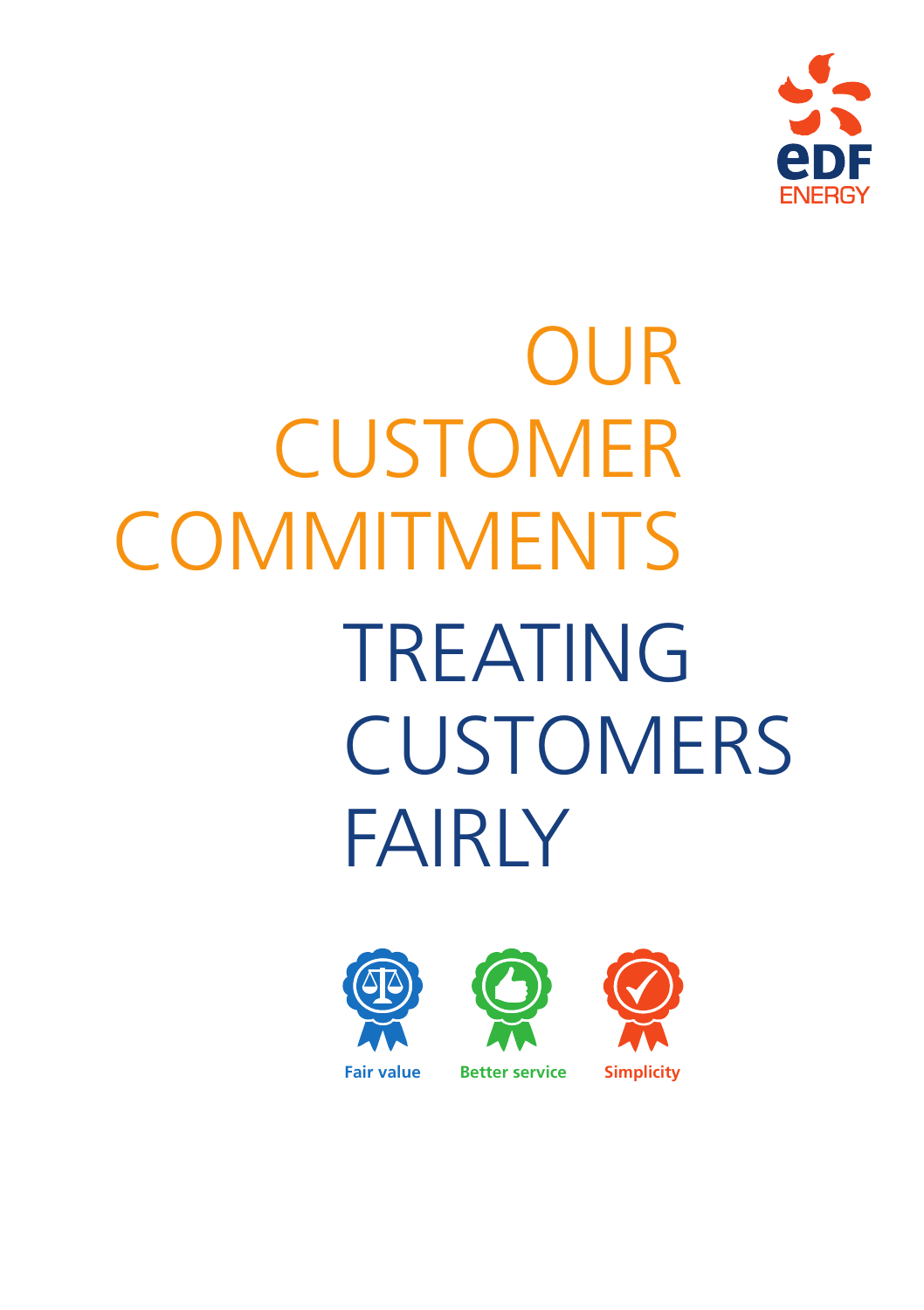# Treating Customers Fairly

At EDF Energy we want our customers to be able to make informed decisions about their energy supplier, their choice of tariff, and their energy source. And we want our customers to feel confident that they can trust whoever they choose, as well as the market as a whole. This is why we fully supported the introduction of Ofgem's (our industry regulator) Standards of Conduct in 2013.

## We want to treat every customer fairly

We will continue to work hard to be the best and most trusted energy supplier for customers and we're trying to make that happen by consistently delivering fair value, better service and by making energy easier for customers.

In 2016 the Competition and Markets Authority (CMA) completed its investigation into the energy market in Great Britain. It concluded that customers still don't have all the information they need to make informed decisions about their energy supply. It has now put together proposals on ways to help fix this. We agree with Ofgem that the CMA's energy market investigation marks a "watershed" for the industry and consumers, and we have already publically stated our desire to implement its demanding and fair remedies without delay.

We produce this Treating Customers Fairly statement to help explain some of the things we are doing to get the best outcomes for our customers.

# How we treat customers fairly at EDF Energy

#### **The Trust Test**

One of the main ways we aim to treat every customer fairly is through our 'Trust Test'. We first introduced it in 2012, and it's now firmly embedded in our culture. Whenever we create a new policy, process, product or communication, we ask ourselves: Is this the right thing to do for our customers? Then we ask: Is it fair? Are we being professional? Is it appropriate? Are we being transparent? And finally: is it honest? If the answer's no to any of these, then we go back to the drawing board.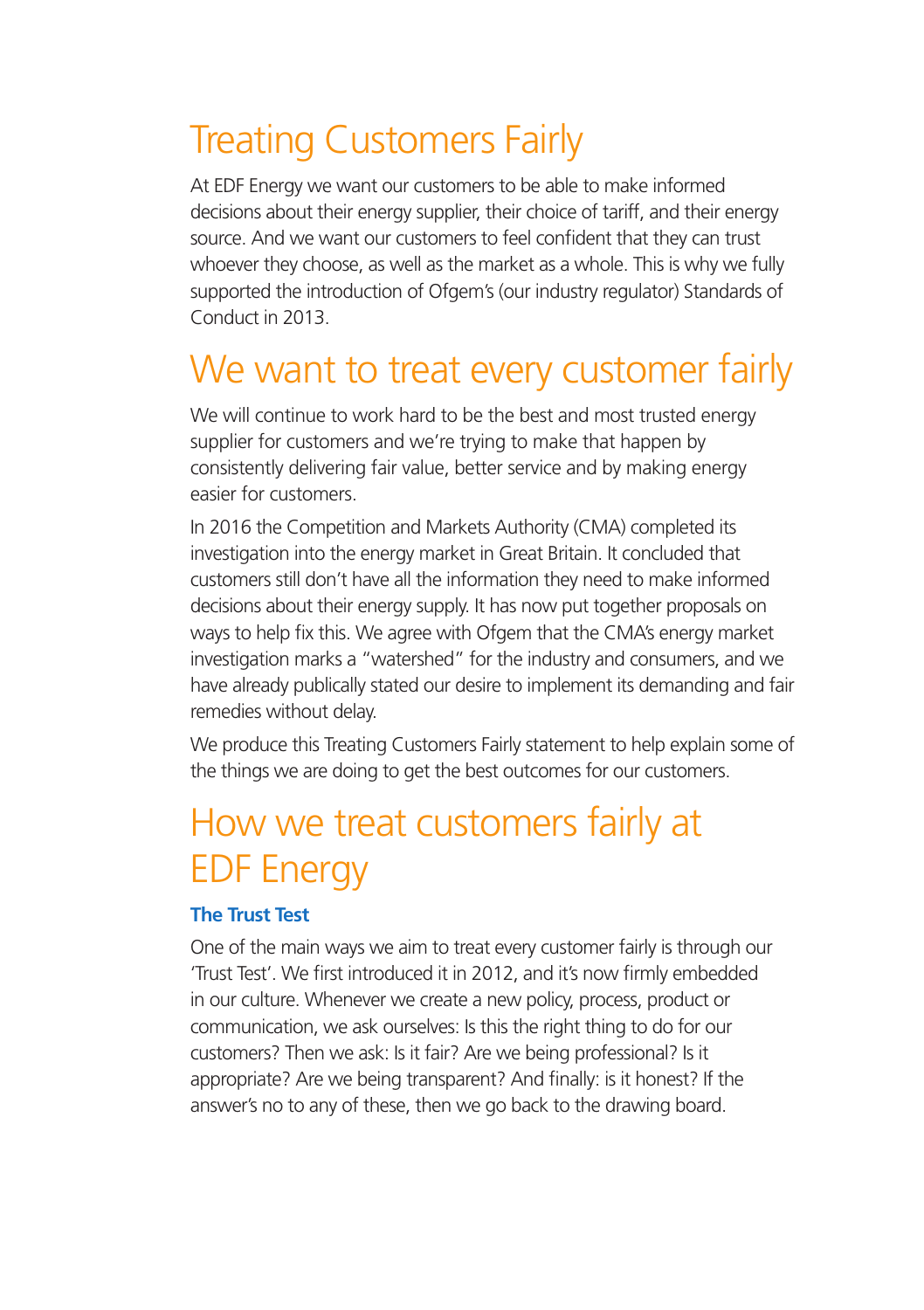We hold a Standards of Conduct Advisory Panel with respected third parties such as Which?, National Energy Action (NEA) and Citizens Advice which helps inform the actions we should take to treat customers fairly and develop our products and services to best meet their needs. These meetings are attended by our Customers Business Managing Director, Director of Sales and Marketing and Director of Customer Operations.

#### **High standards for every customer**

We've put various measures in place for our sales teams to help them give customers the same high level of service whenever, and however, they get in touch with us. This includes better training and monitoring, as well as a customer satisfaction survey which goes to everyone after they have completed the process of joining us. We also give our staff incentives to focus on quality and compliance – not just based on how many calls they can make, or the number of tariffs they can sell.

#### **Tackling complaints head on**

In 2015 we set up a complaints improvement programme to make sure we handle complaints more efficiently, and reduce incidents where we think a complaint's resolved, but the customer doesn't. Our complaint management is focused on positive customer outcomes, closing the 'resolution gap' and our Senior Management take accountability for identifying, addressing and preventing future complaints. We're pleased to say that this and other efforts we've made have reduced the number of complaints we get.

From January 2016 to September 2016 we had 24% less complaints than January 2015 to September 2015. Citizens Advice has also ranked us second for complaints handling amongst the major suppliers (and fourth out of 22 suppliers overall) in its Q3 2016 Residential Complaints League Table.

#### **Demanding the best from everyone we work with**

Today's energy market isn't just about suppliers. Other types of business, like price comparison websites, are also interacting directly with customers. We expect anyone who works for us to have the same high standards as our own. So we've put extra quality checks in place on sales that go through third parties to make sure that's the case. We will only work with selected third parties we believe are fair and adhere to Ofgem's Standards of Conduct.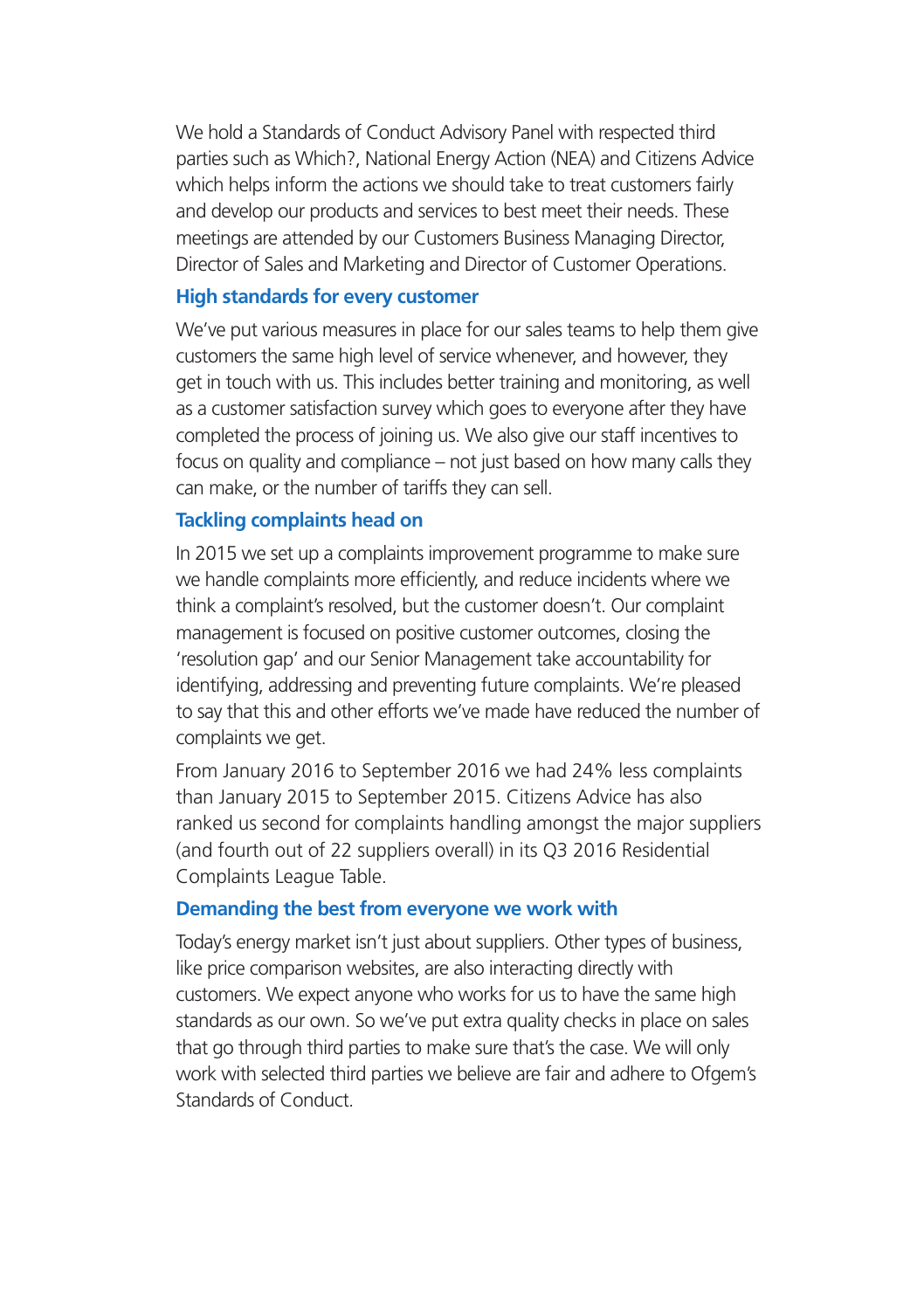#### **Looking after our most vulnerable customers**

Whenever we design a new process or procedure that customers will interact with, we think about how it will work for our vulnerable customers (that's anyone who needs a bit of extra help, for example because they have a disability, or essential medical equipment at home). And we make sure our customer services advisers keep an eye out for people who might be vulnerable, and offer them services and products that could help. We also have an online personalised support service tool, which both customers and our advisers can use to find external help (see more here). We contact our vulnerable customers to make them aware of the services we offer and to check they are benefiting from all of the services available to them.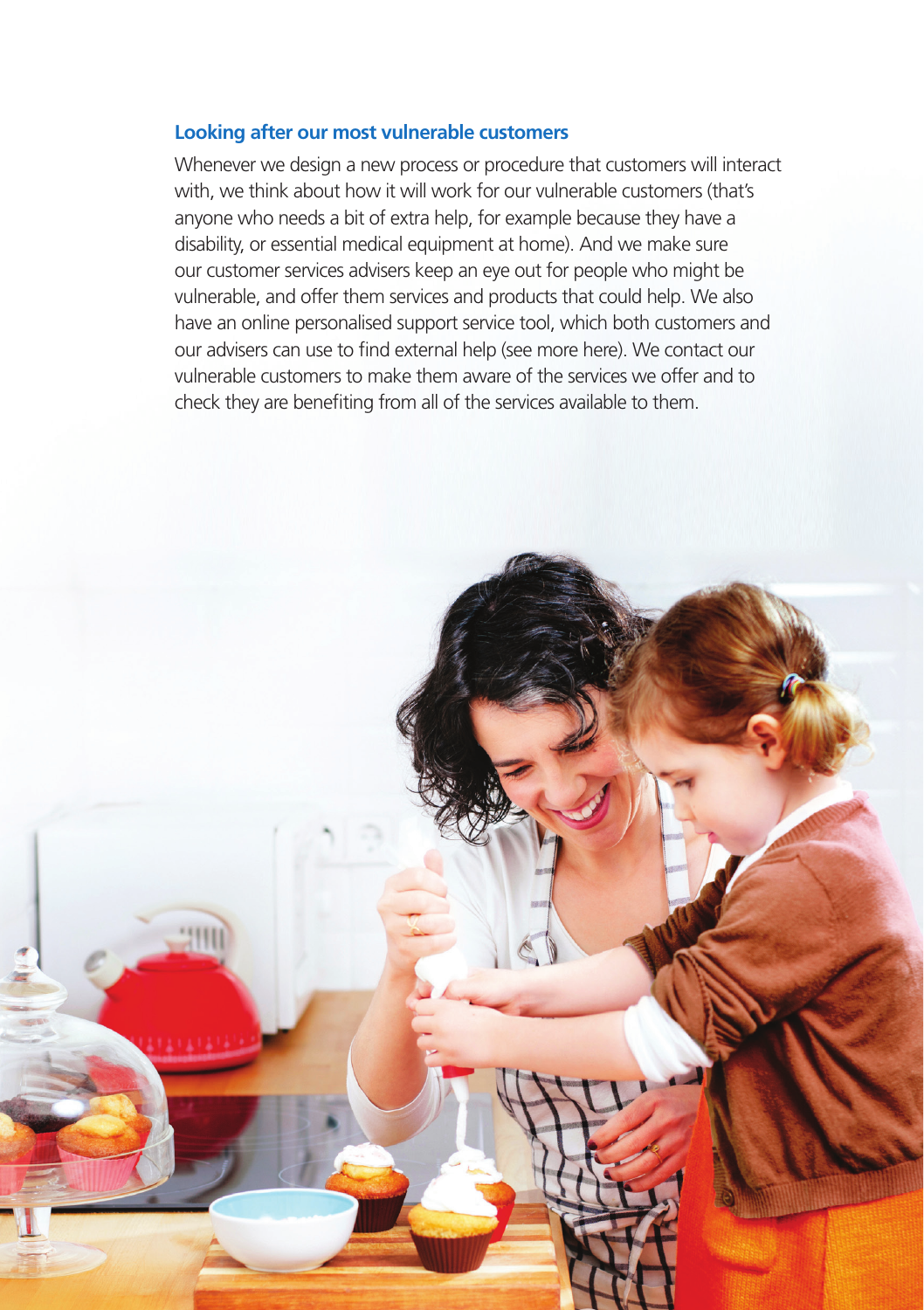# Fairness in action

Our three promises to our customers are to give them fair value, better service and simplicity. We use these commitments to ensure we're putting them first. Here are some specific ways we're continuing to do this.



### **Fair value**

- We know that our small business customers are busy working. So they want clear tariffs with energy prices they can easily check and compare. They can now get a quote online in 60 seconds. Over 10,000 customers used this service in 2016.
- If a customer leaves us and their balance is in credit, we do our best to make sure they get that money back – even if they left us a while ago.



## **Better service**

- We improved our online priority services tool for residential customers who need extra help. It helps customers get advice on finding the best tariff for them, cutting the energy they use, managing their money and checking they're getting the right benefits. It's also for people with special requirements (e.g. partially sighted or disabled customers) and gives them the option to sign up to our priority services register – so we'll know they might need some extra attention.
- We're continuing to work with the UK charity Business Debt Line to offer Recovery for business our small businesses. It helps them get back on track with their energy bills, whilst the Business Debt Line gives them advice about managing all their bills, not just energy.
- We continue to improve our response to complaints by focusing on their root causes - what may have happened in our system or process so we can then identify if either needs to change. We're working hard to keep individual customers informed about what we're doing to resolve their complaints. And we always ask them for feedback on how we've dealt with their issues.
- In addition we collect and commission lots of different types of customer research, including interviewing around 200,000 of our customers every year to test communications, online services and ideas for new products, and generally find ways to improve our services and meet customers' needs.